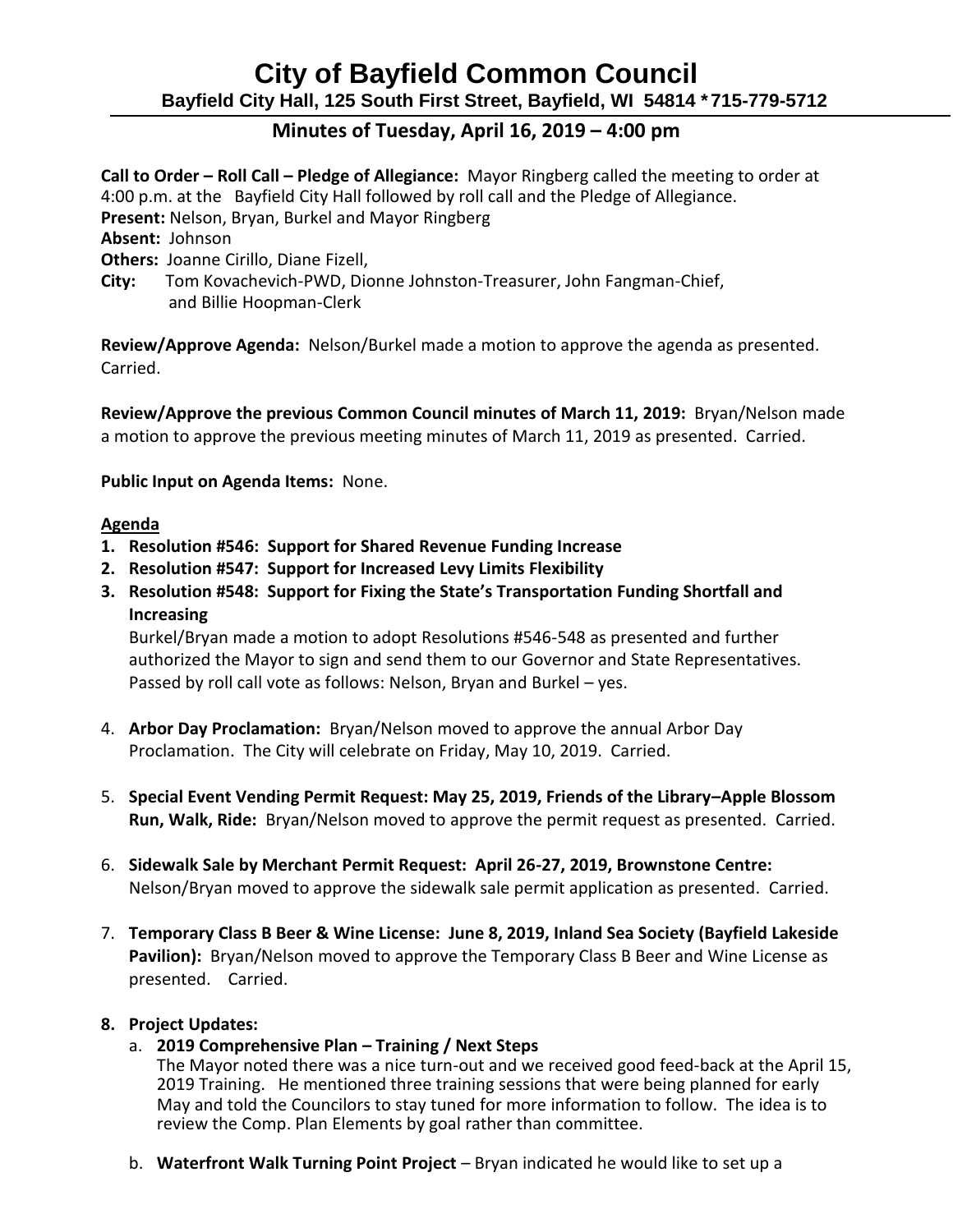Waterfront Committee meeting soon to begin discussing Phase 3.

- c. **Old Jail – Bayfield Heritage Association:** City staff met with Megan Boyle and Marilyn Van Sant, BHA about a new brick walkway to the jail. They also discussed putting in more blacktop in the general area. They will look into pricing and stay in contact about their plans. We thanked them for their on-going efforts to improve this City asset.
- d. **Green Tier Legacy Community Alliance for Health Project:** The Mayor said he attended a Green Tier meeting last week. He informed the Council that part of the recent Comp. Plan Training was partially funded by COWS. They also helped develop many of the Comp. Plan maps at no charge.
- e. **Marina Breakwall/Seawall Evaluation:** An Engineer has been hired and is now looking into grant opportunities. The Harbor Commission is looking forward to receiving an update at their next meeting.
- f. **Pavilion Deck Repair:** The deck is nearly complete and looks great. There was an issue with the railing measurements and a temporary railing has been installed for safety in a small area adjacent to the parking area. The final railing piece is expected to be installed by June 1, 2019.
- g. **GBWWTP Solar Project-Bids Due April 19, 2019:** The Council learned the GBWWTPC received the RECIP Grant in the amount of \$56,408.80. Josh and Tom attended a recent pre-bid meeting. By far, Bayfield's project is the easiest, most straight forward project.
- 9. **Mayor's Report(s):** The Mayor reported he recently attended a transportation summit and noted that it was interesting to hear what was going on with BART. They introduced the HiAP which has already be incorporated by BART. He was reminded they provide assistance for anyone in the City, that needs to get from one place to a route.

He remains hopeful there may be more compromise at the State Level with funding.

 He mentioned the recent Housing Meeting he attended (see notes below). A housing study is being conducted and may include a review on scattered development (mixed).

### **File Reports from Committees, Commission & Boards:**

**Ambulance**: Minutes of January 24, 2019 **Architectural Review Board:** Minutes of March 25, 2019 **BRB:** Minutes September 11, 2018 and March 21, 2019, Recycling Program Changes **Fire Department:** Minutes of April 1, 2019 **Housing**: Meeting Notes of March 25, 2019 **Library**: Minutes of March 20, 2019, 2019 Apple Blossom Run, Walk and Ride Release **Parks and Rec**.: Minutes of March 12, 2019 **Police Department**: March 2019 Report **Public Works**: Minutes of March 13, 2019

Burkel/Bryan moved to approve. The Council was alerted to the nationwide recycling issued which will cause our rates to increase and to the upcoming Library working session. Carried.

### **Correspondence:**

- April 3: E-mail from Landmark Conservancy, Celebrating 1-year!
- Arbor Day Foundation Letter
- April 10: Letter from Bayfield County, Emergency Services Volunteer Responder Policy Informational, no action needed or required.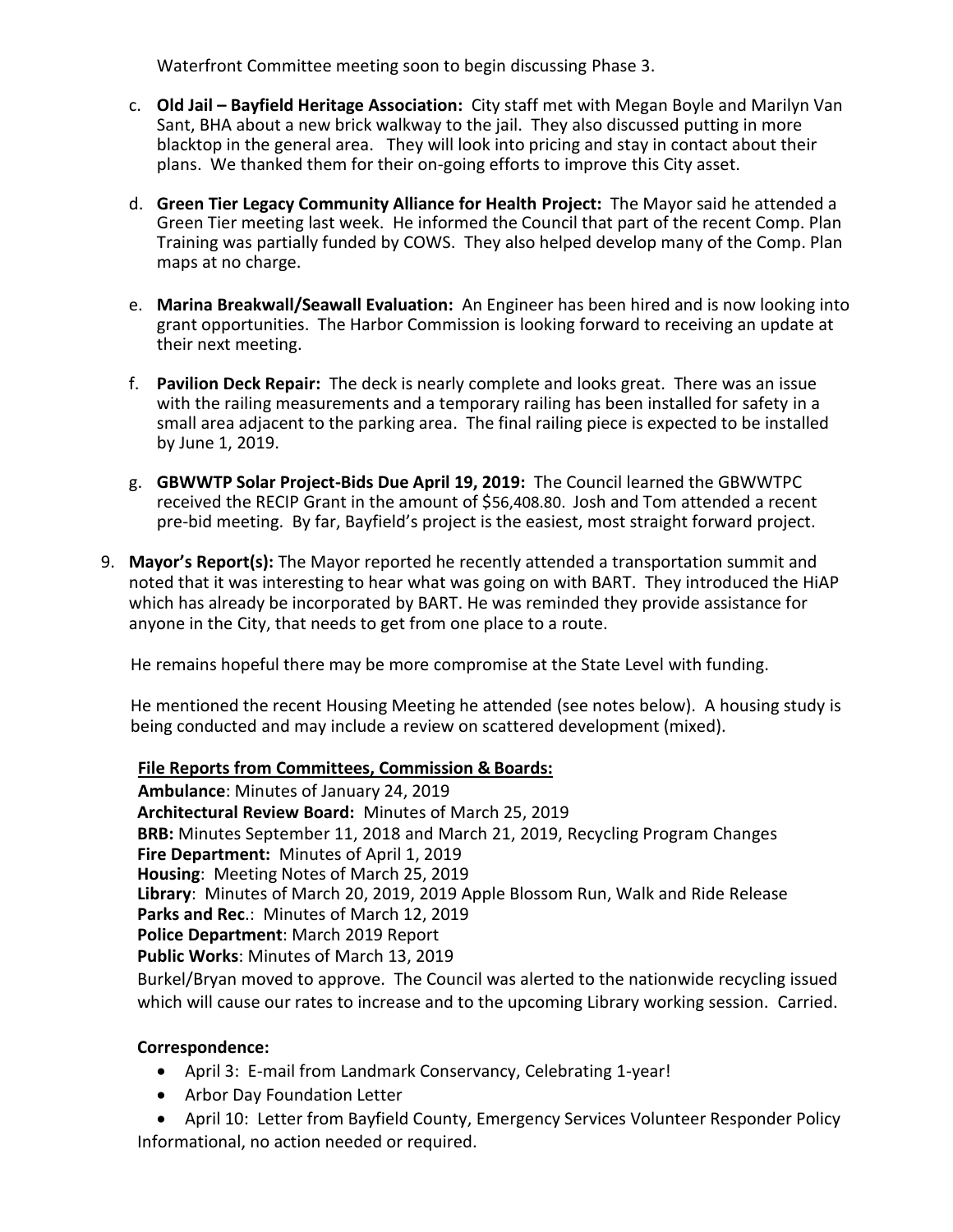**Treasurer**: **March 2019 Voucher Payments, and March Fund Summary, Treasurer's Reports & Budgets.** Burkel/ Bryan made a motion to receive and accept the March 2019 Voucher Payments, the March Fund Summary and Treasurer's Report and Budget. Passed by roll call vote as follows: Bryan, Burkel, and Nelson – Carried.

**Closed Session:** NPS Bayfield, WI Request for Lease Proposal Number GS-05P-LWI00361 The Council did not go into closed session or take any action on this agenda item.

**Adjournment:** Nelson/Burkel moved to adjourn. Carried. (4:35p.m.)

## **Councilor Jon Nelson was thanked for his service! His time and talents will be missed.**

# **City of Bayfield Common Council – Organizational Mtg.**

**Bayfield City Hall, 125 South First Street, Bayfield, WI 54814 \*715-779-5712**

### **Tuesday, April 16, 2019 - Immediately following Reg. April Council Mtg**.

**Call to Order – Roll Call – Pledge of Allegiance:** Mayor Ringberg called the Re-organizational meeting to order at 4:38 p.m. at the Bayfield City Hall. **Present:** Cirillo, Bryan, Burkel and Mayor **Absent:** Johnson **Other:** Diane Fizell **City:** Tom Kovachevich-PWD, Dionne Johnston-Treasurer, John Fangman-Chief, and Billie Hoopman-Clerk **Approve Agenda:** Cirillo/Bryan moved to approve the agenda as presented. Carried.

### **Agenda**

- 1. **2019 Spring Election: Certification of Election and Oath of Office(s):** Clerk Hoopman provided the Council with 2, 2019 Board of Canvass Report, and Certificates of Election for Alderpersons Jim Bryan and Joanne Cirillo. Bryan and Cirillo were then asked to stand and take the Official Oath of Office, which was conducted by Hoopman.
- 2. **2019 School District of Bayfield:** The Council received a copy of the recent School Board Election Results. Informational, no action required. Staff was asked to please add the monthly school board meetings to the City's monthly calendar.
- 3. **Election of Council President:** Bryan/Cirillo motioned to elect Sheryl Burkel as Council President. When asked there were no other nominations. Motion carried.

### 4. **Appointments:**

| <b>Mayoral Committee (Re)Appointments:</b>                    |
|---------------------------------------------------------------|
| Architectural Review Board: Bill Cornelius and Rob Reimer     |
| Bayfield Community Ambulance: Mike Radtke and Dianne Nussbaum |
| Cemetery Board: No Changes                                    |